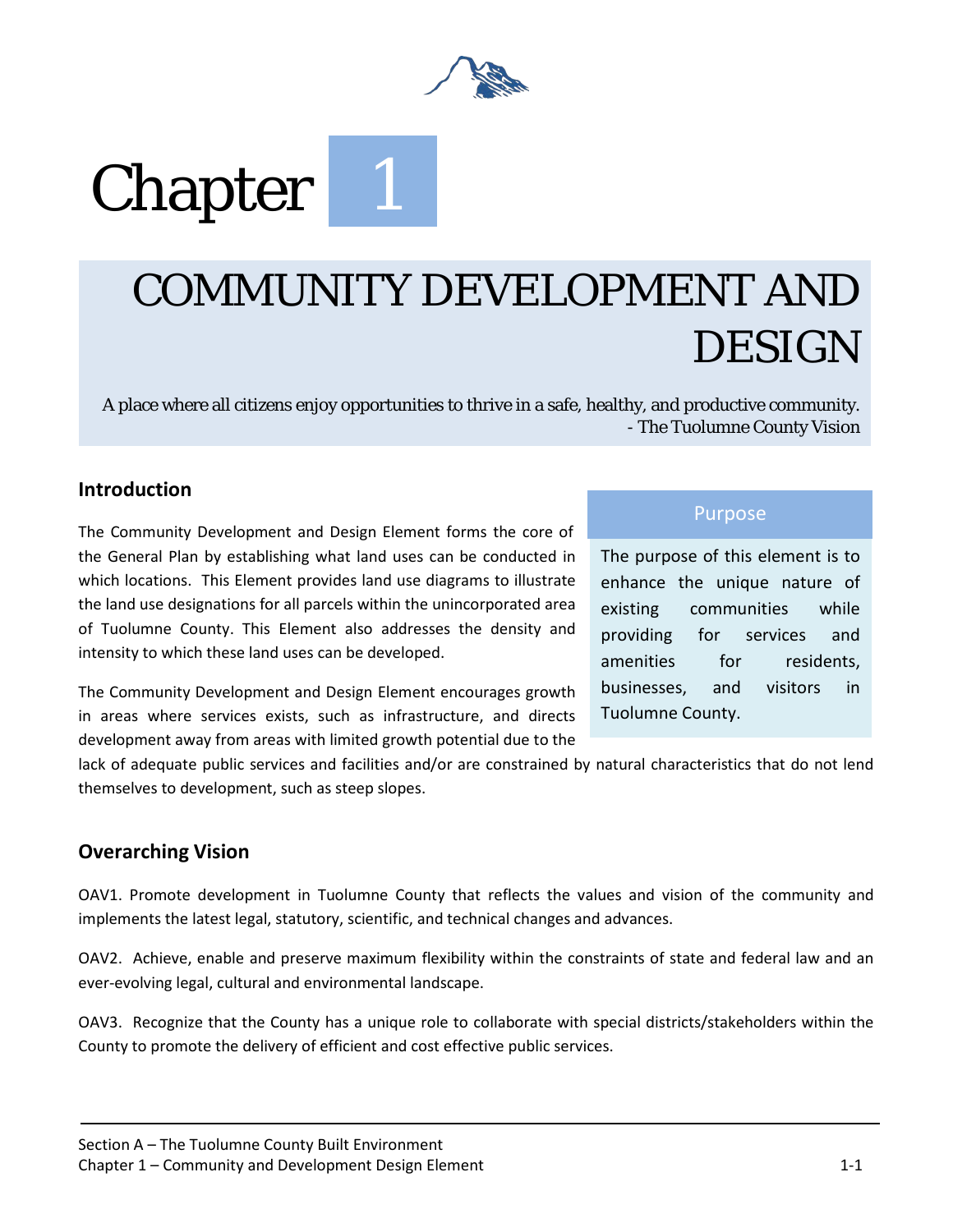

### **GOAL 1A:**

**Protect and enhance the quality of life for all residents of Tuolumne County while facilitating growth and development to meet the present and future needs of the County's residents, visitors and businesses.** 

### POLICIES & IMPLEMENTATION PROGRAMS

Policy 1.A.1: Promote the efficient use of land to conserve natural resources.

### **Implementation Programs**

**1.A.a:** Establish criteria for the amount of land for land uses necessary to meet the needs of the County's population and maintain zoning districts and land use patterns that reflects these criteria. For example, the criteria may be a ratio of acres of commercial land per number of residential units within an identified community or the amount of recreational facilities needed per population on a County-wide basis.

**1.A.b** - Provide an appropriate range of land use designations to serve the needs of the residents of the County and designate an adequate amount of land in each land use category to provide a balanced pattern of development. Use overlay designations to recognize special features or characteristics of areas of the County that may affect development potential or create opportunities for conservation of special resources.

- **Policy 1.A.3:** Address the impacts associated with new development on cultural resources and conserve such resources where appropriate.
- **Policy 1.A.4:** Focus urban growth in identified communities, emphasizing infill development and the intensified use of existing development.

### **Implementation Programs**

**1.A.c** - Designate land between identified communities for non-urban land uses to protect the individual character of each community and to maintain distinct boundaries between communities.

**1.A.d** - Maintain the County's rural character by utilizing transitional land uses around urban areas as buffers between communities and agricultural areas and timberlands, including rural density development, recreation areas, cluster developments, and natural features such as streams, ridgetops and large stands of trees.

**1.A.e** - Designate adequate land in and around identified communities for urban land uses to allow for the growth accommodated in the General Plan. Limit the future conversion of nonurban designated land to urban designations to parcels immediately adjacent to identified communities.

**Policy 1.A.5:** Promote infill and clustered patterns of development that facilitate the efficient and timely provision of infrastructure and services.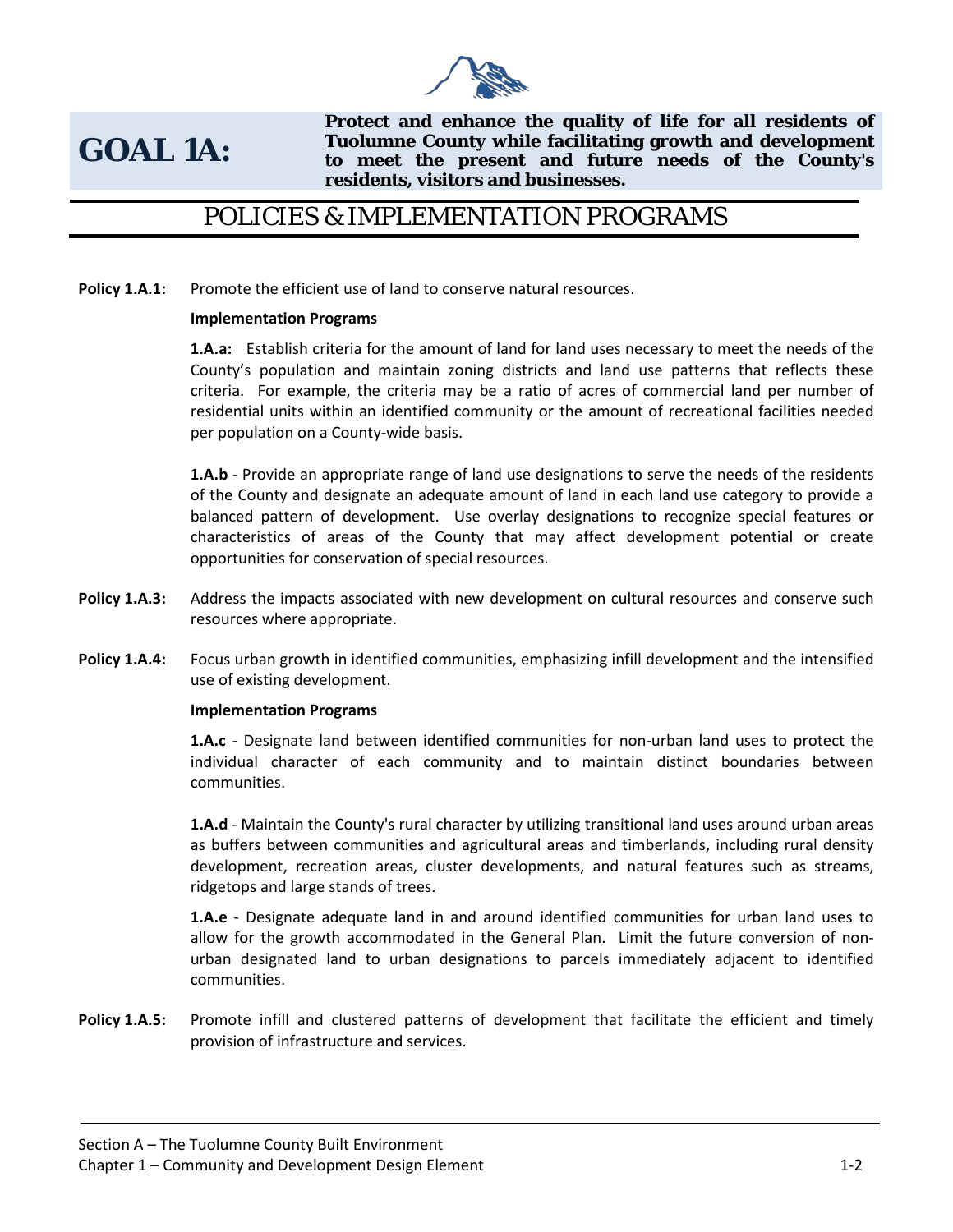

### **Implementation Programs**

**1.A.f** - Encourage a compact development pattern in and around identified communities through the General Plan land use diagrams.

**1.A.g** - Target public funds toward identified communities to increase community revitalization and the efficiency of public works investments and safeguard rural landscapes.

**1.A.h** - Provide incentives to applicants with approved undeveloped projects that are modified to be consistent with High Density or Medium Density land use designations where allowable densities have been increased.

**Policy 1.A.6:** Establish growth areas to provide community services and enhance the quality of life by providing for economic, housing and cultural opportunities within identified communities. Where possible, these growth areas should be placed near transit stops, commercial centers, and other services.

### **Implementation Program**

**1.A.i** - Establish areas for growth in identified communities on the General Plan land use diagrams and zone the land in accordance with these maps.

**Policy 1.A.7:** Encourage comprehensively planned and well-balanced, separate, and distinct communities.

### **Implementation Programs**

**1.A.j** - Designate an adequate amount of land for industrial development, business parks, commercial facilities and recreational development to provide jobs for the County's workforce, facilities for the County's residents and visitors and promote a healthy economy.

**1.A.k** - Provide an appropriate mix of land uses and amenities in community cores to attract and retain quality businesses and institutions.

- **Policy 1.A.8:** Designate adequate areas for greenbelts, open areas, parks and recreational facilities in and around identified communities to meet the needs of growing populations and to reflect the County's changing demographics.
- **Policy 1.A.9:** Encourage the clustering of community-oriented services and amenities in and near residential neighborhoods, including schools, branch libraries, open areas and parks and limited neighborhood commercial uses to provide a community center for neighborhoods.

### **Implementation Program**

**1.A.l** - Formulate community plans for identified communities that provide adequate lands for community-oriented services and amenities in and near residential neighborhoods, including schools, libraries, open areas and parks, and limited neighborhood commercial uses to provide and community center for neighborhoods. These plans should also promote the linking of these types of facilities through pedestrian/bicycle paths.

**Policy 1.A.10:** Establish urban development boundaries within identified communities on the General Plan diagrams to promote the efficient use of infrastructure and services. This will also serve to promote the improvement of infrastructure within the communities to meet standards for infill development, such as fire flow.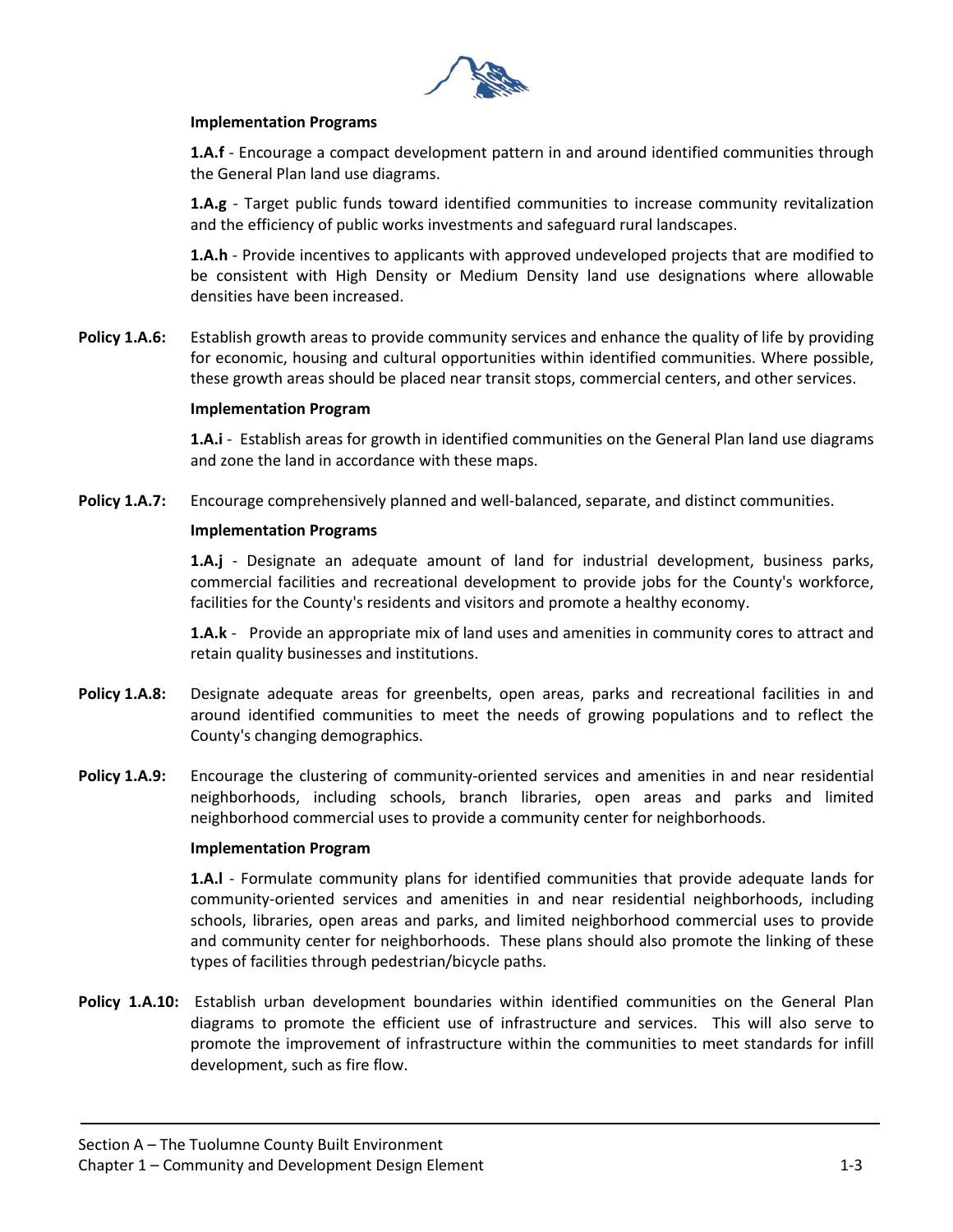

- **Policy 1.A.11:** Encourage growth to be dispersed among identified communities rather than concentrated in just one or two areas in the County.
- **Policy 1.A.12:** Identify special features or characteristics, such as unique topography, critical view sheds, or sensitive habitat, in areas throughout the County that affect development potential or opportunities for conservation.
- **Policy 1.A.13:** Encourage the extension and upgrading of services to Disadvantaged Legacy Communities as identified in the General Plan Technical Background Report.

### **Implementation Program**

**1.A.m** - Promote the extension of public water, sewer, stormwater drainage and structural fire protection services to identified Disadvantaged Legacy Communities, where feasible, and identify funding mechanisms that could make the extension of services and facilities to these communities financially feasible.

**Policy 1.A.14:** Encourage a mix of uses in isolated identified communities that minimize the need for nearby residents to travel greater distances to access goods and services.

### **GOAL 1B: Minimize conflicts between incompatible land uses.**

### POLICIES & IMPLEMENTATION PROGRAMS

**Policy 1.B.1:** Protect existing land uses from the infringement of and impacts associated with incompatible land uses.

### **Implementation Programs**

**1.B.a** - Designate, where possible, land around existing non-residential land uses, such as agriculture, timberlands, mining preserves and industry, for new development that is compatible with these existing uses.

**1.B.b** - Designate, where possible, land around existing residential neighborhoods for uses that are compatible with residences. Designate areas for new urban residential development away from existing incompatible land uses, such as agriculture, mining, industry, solid waste facilities, airports and sewage treatment facilities.

**1.B.c** - Separate new urban residential development from land uses that potentially conflict with housing, such as agriculture, mining, industry, airports and sewage treatment facilities.

**1.B.d** - Consider buffer areas around existing industrial land uses to protect them from infringement of new residential and other potentially incompatible land uses. These buffer areas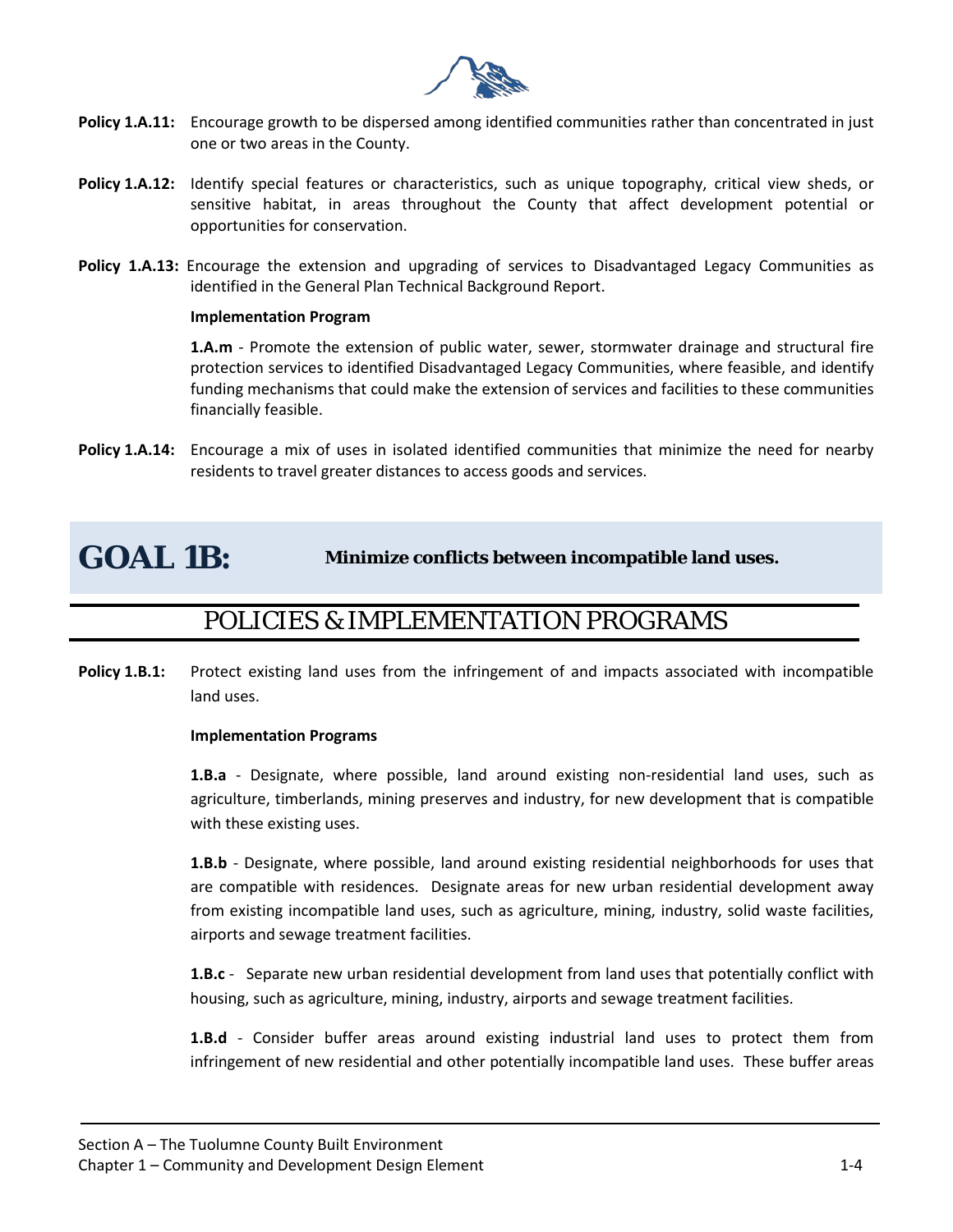

may include building setbacks and/or limiting land uses within an established distance of these existing land uses.

**Policy 1.B.2:** Protect public facilities from the infringement of incompatible land uses.

### **Implementation Programs**

**1.B.e** - Designate land around the County's airports for uses that are consistent with the Tuolumne County Airport Land Use Compatibility Plan and airport master plans.

**1.B.f** - Identify solid waste facilities in the County on the General Plan Land Use Diagrams and designate land around these facilities for compatible land uses, recognizing that some potentially incompatible land uses may already exist.

**Policy 1.B.3:** Require new commercial development to be designed to minimize the visual impact of parking areas on public roads and on public viewsheds.

### **Implementation Program**

**1.B.g** - Require proponents of new commercial development to locate parking areas behind buildings or sufficiently screen them from public roads and public viewsheds, or, if locating behind buildings and screening are determined to be infeasible, provide other landscaping or design features to visually enhance the parking areas.

**Policy 1.B.4:** Maintain information in the County's land use diagrams to identify military "low-level flight paths."

#### **Implementation Program**

**1.B.h** - Provide early notification to the military of proposed developments that have the potential to affect military operations, testing or training activities within the identified military low-level flight paths.

**Policy 1.B.5:** Preserve the existing nighttime environment by limiting the illumination of areas surrounding new development. New lighting that is part of residential, commercial, industrial, or recreational development shall be oriented away from off-site sensitive uses, and shall be hooded, shielded, and located to direct light downward and prevent glare.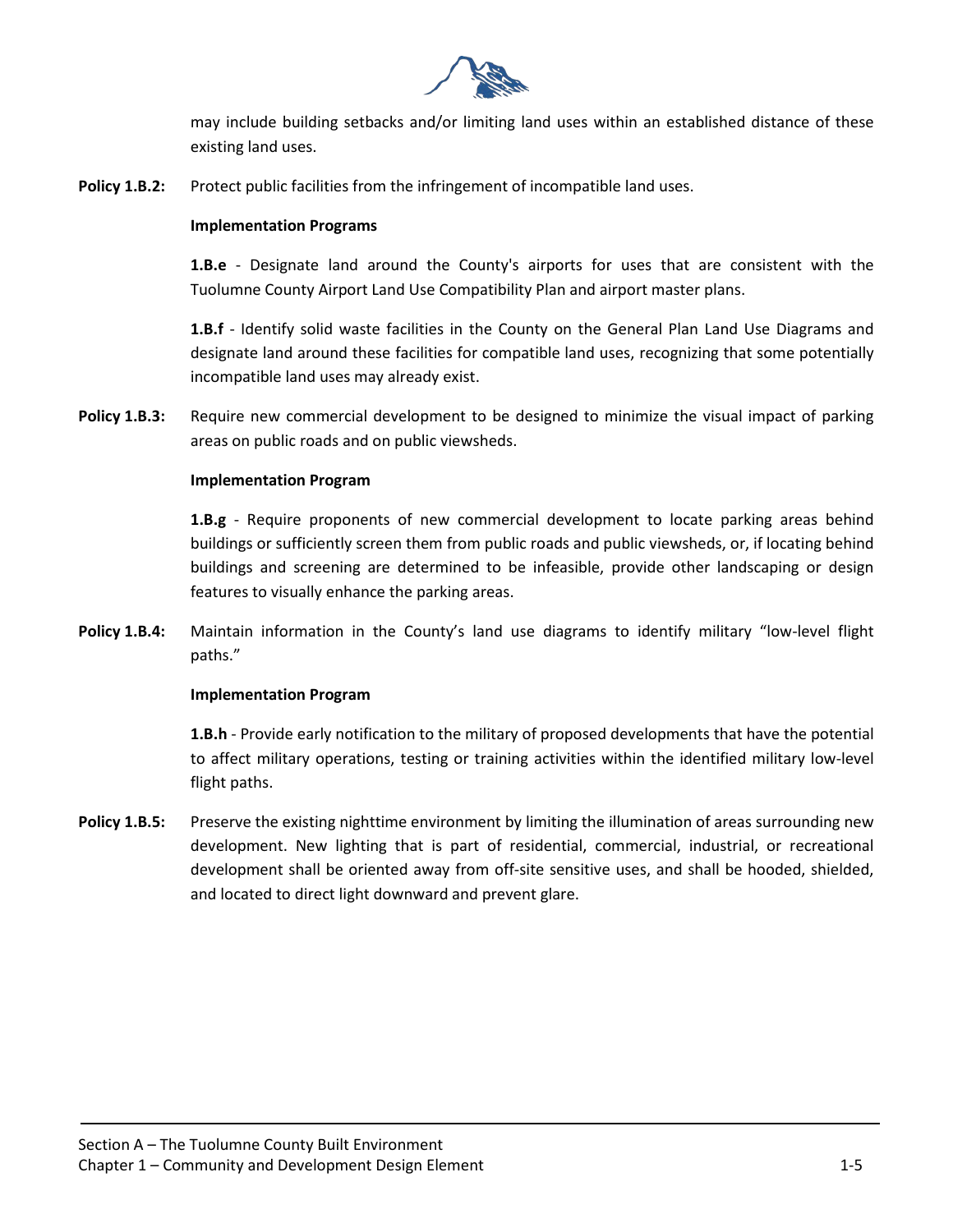

### **GOAL 1C:**

**Promote a jobs-housing balance in the County and encourage new communities to be designed to provide a jobs-housing balance.** 

### POLICIES & IMPLEMENTATION PROGRAMS

- **Policy 1.C.1:** Encourage new residential development projects of 100 or more units, except those targeted for seniors or retirees, to be phased to occur with development that will provide for new jobs in the County unless the need for housing dictates otherwise.
- **Policy 1.C.2:** Encourage a Countywide jobs-housing balance as some communities in the County are not suited for extensive job-related or residential-related development.

### **Implementation Program**

**1.C.a** Designate adequate land for commercial, recreational, industrial, business park and mixed use development within and near identified communities that have adequate infrastructure and services.

### GOAL 1D: **Encourage development to build facilities that promote the use of alternative transportation systems.**

### POLICIES & IMPLEMENTATION PROGRAMS

**Policy 1.D.1:** Encourage pedestrian oriented development to reduce the use of motor vehicles.

### **Implementation Programs**

**1.D.a** - Update the local street design standards in suitable communities to include Universal Design criteria for street infrastructure such as sidewalks, pedestrian curb ramps, crosswalks, street lighting, shade trees, and curb extensions to accommodate all users, including people with disabilities and other special needs.

**1.D.b** - Work with transit providers and developers to encourage the construction of affordable housing developments that use transit-oriented and pedestrian-oriented design principles.

**1.D.c** - Encourage building site designs that cater to transit riders, pedestrians and cyclists, as well as those arriving by car. Examples of transit, pedestrian and bicycle friendly building site design features include, but are not limited to, segregated entrances, pavement markings and warning and directional signage.

**1.D.d** - Establish criteria for walkability for the various land uses within identified communities to encourage development of active communities. The criteria may include a maximum walking distance to transit nodes from multi-unit housing of specific densities or a requirement for the provision of pedestrian routes connecting specific land uses to transit stops.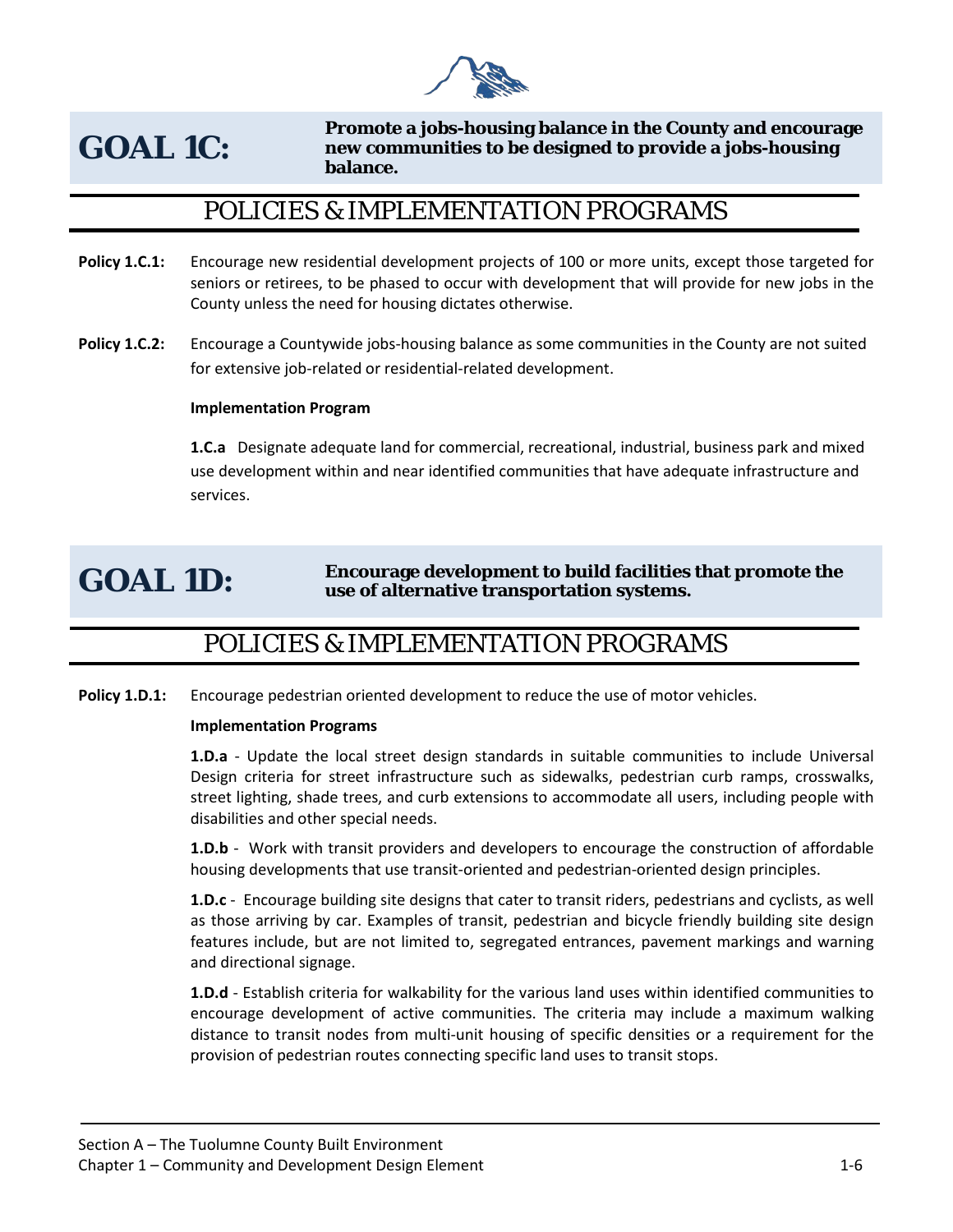

**Policy 1.D.2:** Promote neighborhood commercial development that provides retail stores and service businesses within walking distance of residential areas.

### **Implementation Programs**

**1.D.e** - Designate land for neighborhood commercial development within walking distance of residential areas to encourage alternative methods of transportation and eliminate the dependence on automobile transportation.

**1.D.f** - Encourage new commercial centers to be designed to facilitate pedestrian circulation within and between commercial sites and nearby residential areas.

**1.D.g** - Promote development within identified communities that meets a walkability standard of a quarter- to half-mile for access to daily retail needs, schools, transit stops and recreational facilities.

**Policy 1.D.3:** Encourage urban residential development projects in identified communities to be located within a quarter mile of a transit stop.

#### **Implementation Programs**

**1.D.h** - Designate areas for new higher-density residential uses and appropriate support services within walking distance of public transportation facilities.

**1.D.i** - Designate areas for new mixed-use, high and medium density residential development and appropriate support services within walking distance of public transportation facilities. (formerly 1.E.c)

**Policy 1.D.4:** Encourage transit oriented development by providing planning tools, such as design guidelines, and incentives, such as a streamlined permitting process, increased densities or reduced on-site parking requirements.

#### **Implementation Programs**

**1.D.j** - Provide incentives to encourage high and medium density residential development projects located within a quarter mile of a transit stop. Incentives could include a streamlined permitting process, increased densities or reduced on-site parking requirements.

**1.D.k** - Provide incentives, such as reduced parking requirements and permit streamlining, and remove zoning and other barriers to mixed-use and higher intensity development at transit nodes and along transit corridors.

- Policy 1.D.5: Promote the provision of multi-modal access to activity centers such as public facilities, commercial centers and corridors, employment centers, transit stops, schools, parks, recreation areas, and tourist attractions.
- **Policy 1.D.6:** Promote a balance between commercial, industrial, recreational, residential and mixed-use land uses in identified communities to optimize the potential for the use of alternative modes of transportation.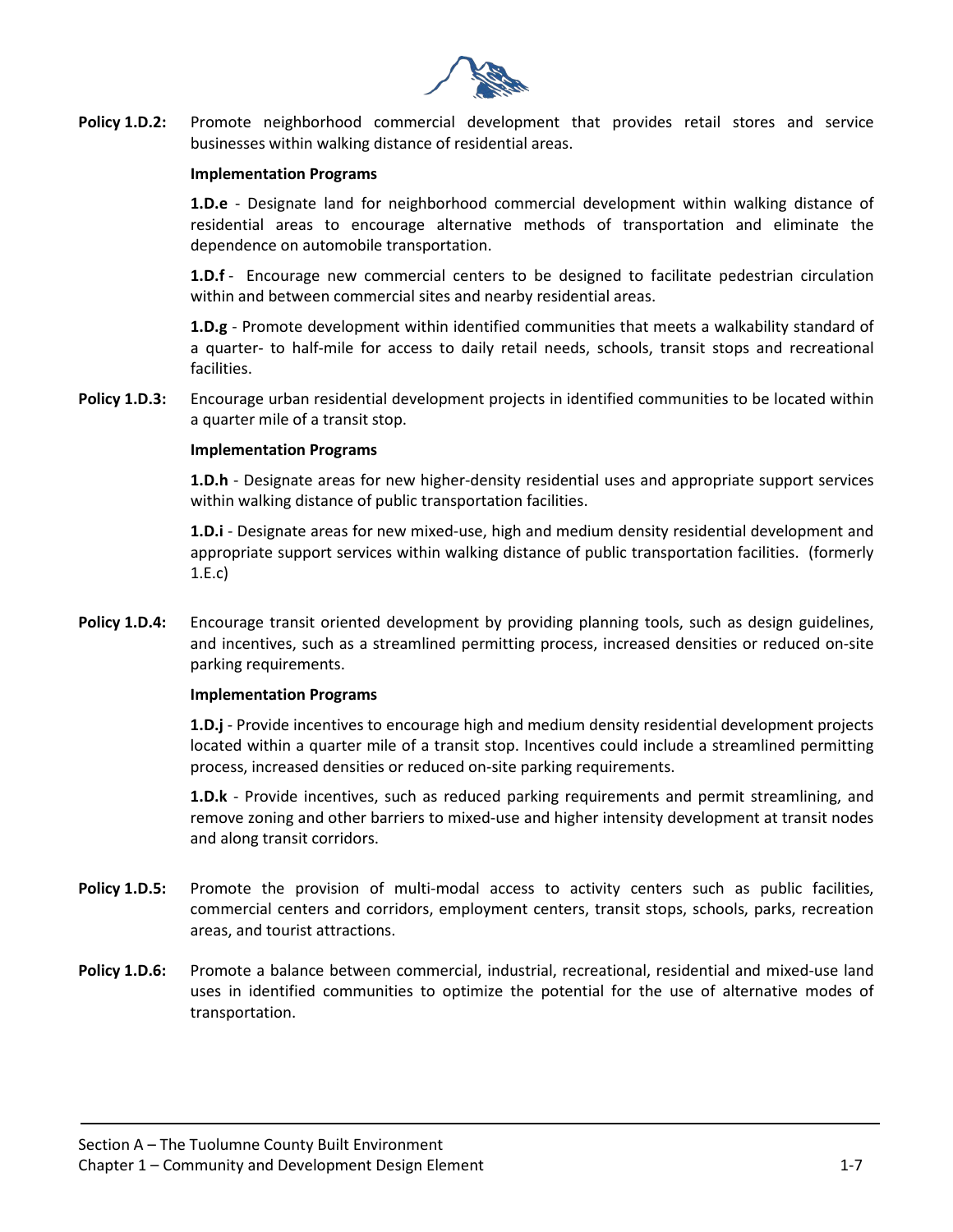

### **Implementation Programs**

**1.D.l** - Designate land for integrated mixed-use areas including residential, retail, office, recreational, open space and public uses to facilitate travel by transit, bicycle or foot, as well as automobile.

**1.D.m** - Designate areas on the General Plan land use diagrams for urban residential development near community centers, major commercial areas, neighborhood commercial centers, integrated mixed-use areas and other community facilities, such as schools and parks, and identify routes for non-motorized travel between identified communities to provide for travel by bicycle or foot, as well as automobile.

**1.D.n** - Designate land within identified communities for mixed use in areas that are close to public transportation routes, commercial centers and community facilities, such as parks. Consider allowing additional commercial facilities in the Mixed Use (M-U) zoning district of the Tuolumne County Ordinance Code. Provide incentives to encourage the creation of mixed use development. Incentives could include a streamlined permitting process, density bonuses, or reduced parking requirements. Promote flexibility in the application of parking standards to support mixed-use and transit-oriented development.

### **GOAL 1E:**

**Designate adequate land in appropriate areas to accommodate a range of residential densities and amenities to accommodate the housing needs of all income groups residing in Tuolumne County.** 

### POLICIES & IMPLEMENTATION PROGRAMS

**Policy 1.E.1:** Encourage and promote the development of housing for all income levels.

#### **Implementation Programs**

**1.E.a** - Identify areas of the County suitable for development of housing for all income levels and designate adequate amounts of land for such development on the General Plan land use diagrams.

**Policy 1.E.2:** Promote affordable housing throughout Tuolumne County.

#### **Implementation Programs**

**1.E.b** - Provide incentives to developers to build new housing units that are affordable for the County's residents. These incentives shall include density bonuses, "fast-track" processing of land development permits, reduced parcel sizes and waivers of fees for affordable housing units, as defined by the County of Tuolumne.

**1.E.c** - Designate an adequate amount of land in various density and parcel size ranges to meet the need of all income levels of the County's population.

**1.E.d** - Maintain the Tuolumne County Ordinance Code in accordance with Accessory Dwelling Unit regulations established by the State of California. Develop local regulations to address life safety concerns.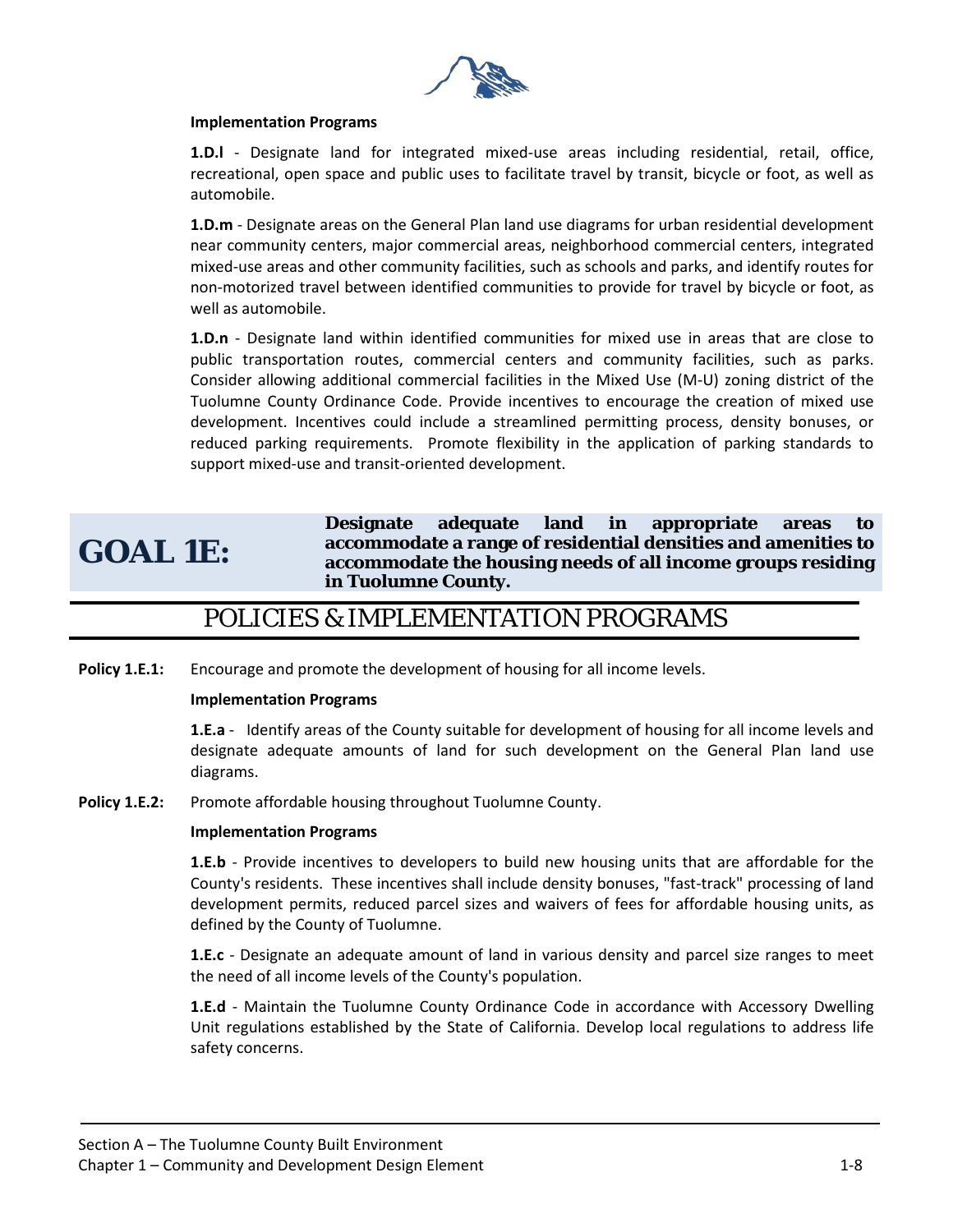

- **Policy 1.E.3:** Consider amending the Uniform Zoning Ordinance to allow land designated Low Density Residential by the General Plan land use diagrams to be divided into six parcels per acre without requiring an exception to the development standards.
- **Policy 1.E.4:** Maintain development standards for housing projects that reflect and consider natural and cultural features, noise exposure of residents, fire hazard, circulation, access and the relationship of the development to surrounding land uses. These requirements determine residential densities and patterns which may result in a density that is less than the maximum specified by General Plan designations.
- **Policy 1.E.5:** Require subdivisions to be designed to provide well-connected internal and external streets and pedestrian facilities, where appropriate.

### **Implementation Programs**

**1.E.e** - Establish development standards for new housing projects to provide well-connected internal and external streets. Pedestrian facilities such as sidewalks, ramps, crosswalks, street lighting, shade trees, and curb extensions, should be required, where appropriate. Amend Title 11 of the Tuolumne County Ordinance Code to reflect these development standards.

### **GOAL 1F:**

### **Promote the development of commercial uses to meet the present and future needs of Tuolumne County's residents and visitors and maintain economic vitality.**

### POLICIES & IMPLEMENTATION PROGRAMS

**Policy 1.F.1:** Encourage the retention and expansion of existing businesses.

#### **Implementation Programs**

**1.F.a** - Designate adequate amounts of land in appropriate areas for new commercial development to meet the needs of the County's residents and visitors as growth occurs to reduce retail leakage to areas outside the County.

**Policy 1.F.2:** Promote new commercial development in rural communities that provides for the immediate needs of the local residents and services to tourists. The scale and character of such commercial development should be compatible with and complement the surrounding area.

#### **Implementation Programs**

**1.F.b** - Provide for commercial facilities in rural areas that have limited public services by maintaining a land use designation for such facilities that has unique development standards.

**Policy 1.F.3:** Encourage commercial development to be designed to be compatible with the scale and architectural style of historic buildings located in the community.

#### **Implementation Programs**

**1.F.c** - Establish design guidelines for new commercial development in communities desiring design review to be compatible with the scale and architectural style of the existing buildings and integrate where appropriate natural and cultural amenities such as creeks, hillsides, scenic views, historic buildings and structures, and archaeological sites.